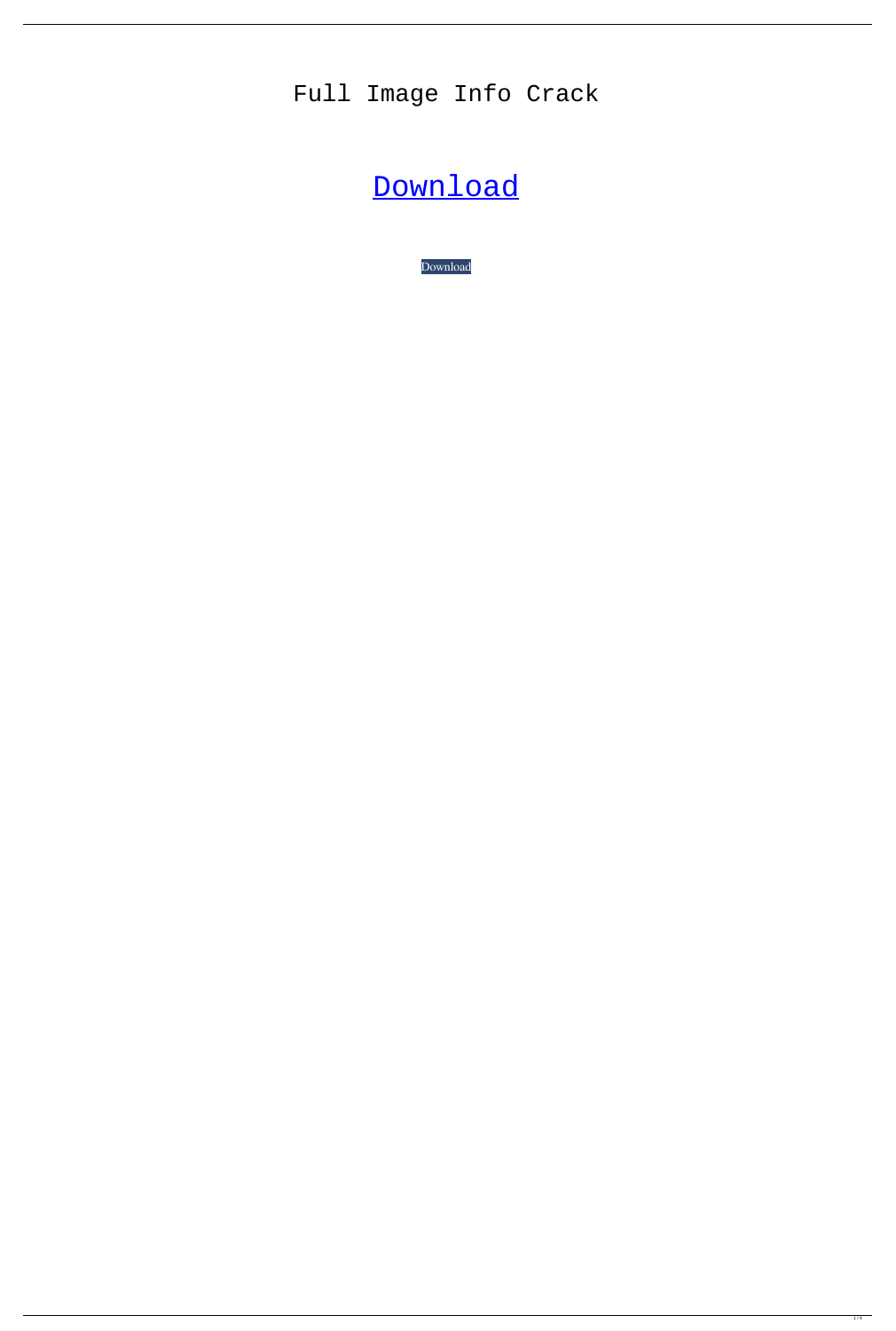## **Full Image Info Crack + Free**

Full Image Info (and Full Image Info Pro) are a powerful and comprehensive program for analyzing and retrieving information about digital images. Full Image Info can retrieve information from many common image formats and from many popular camera models. Full Image Info is useful for more than just retrieving image information. For example, the program can rename images using any of the thousands of available images and the retrieved information can be used for file compression or extraction. Full Image Info can parse EXIF, IPTC, and many other image formats. There is no need for third-party software to view images or retrieve information from them. Full Image Info has built-in viewer and extraction functions to display and extract the retrieved information. Full Image Info comes with a versatile set of tools to browse, sort, analyze, and extract information from images. The program can parse EXIF data from TIFF, JPEG, RAW, PSD, or any other image format. Full Image Info can extract all supported IPTC information, including title, caption, keywords, and more. The program can provide a summary of all the extracted information and export it to a variety of other formats. Full Image Info can handle very large images without slowing down. The program's features include batch processing, the ability to display images in BMP, GIF, JPEG, or PNG formats, EXIF or IPTC parsing, file compression or file extraction, information retrieval, file renaming, print output, and the ability to view color histograms. Full Image Info (and Full Image Info Pro) are a powerful and comprehensive program for analyzing and retrieving information about digital images. Full Image Info can retrieve information from many common image formats and from many popular camera models. Full Image Info is useful for more than just retrieving image information. For example, the program can rename images using any of the thousands of available images and the retrieved information can be used for file compression or extraction. Full Image Info can parse EXIF, IPTC, and many other image formats. There is no need for third-party software to view images or retrieve information from them. Full Image Info has built-in viewer and extraction functions to display and extract the retrieved information. Full Image Info comes with a versatile set of tools to browse, sort, analyze, and extract information from images. The program can parse EXIF data from TIFF, JPEG, RAW, PSD, or any other image format. Full Image Info can extract all supported IPTC information, including title, caption

Program to extract image information from image file on the hard disk. It contains many functions to extract EXIF/IPTC information and to process the image. Many formats of EXIF and IPTC are supported. Existing of... Image Easy-to-use software for image processing. It includes a lot of image editing functions like selection, resizing, and rotation. You can preview your edited image, and store the image to your hard disk. Photo Easyto-use software for image processing. It includes a lot of image editing functions like selection, resizing, and rotation. You can preview your edited image, and store the image to your hard disk. Photo Extend.It can rotate and flip images. It can cut the image into a new image, paste the image into another image or paste the image to a file. It can also resize and crop the image and image effects like sepia, watercolor and... Image Extend.It can rotate and flip images. It can cut the image into a new image, paste the image into another image or paste the image to a file. It can also resize and crop the image and image effects like sepia, watercolor and... Photo Print. It can resize the image, crop the image, rotation the image, paste the image to a file or to another image, flip or rotate the image, insert the image into another image, save the image to your hard disk and more.... CAD Lite 2.0 is a part of CAD Lite series of products, developed by eSoft. This CAD application for Windows allows the user to create, display, edit, plot and print 2D and 3D drawings. It is a replacement for the popular, but... Photo A powerful tool for easy, fast and reliable manipulation of images. Photo can create new images from a single picture, copy selected part of the picture into another picture or paste several pictures into a single new one, rotate... Image Enhance.It can rotate and flip images. It can cut the image into a new image, paste the image into another image or paste the image to a file. It can also resize and crop the image and image effects like sepia, watercolor and... Image Enhance.It can rotate and flip images. It can cut the image into a new image, paste the image into another image or paste the image to a file. It can also resize and crop the image and image effects 81e310abbf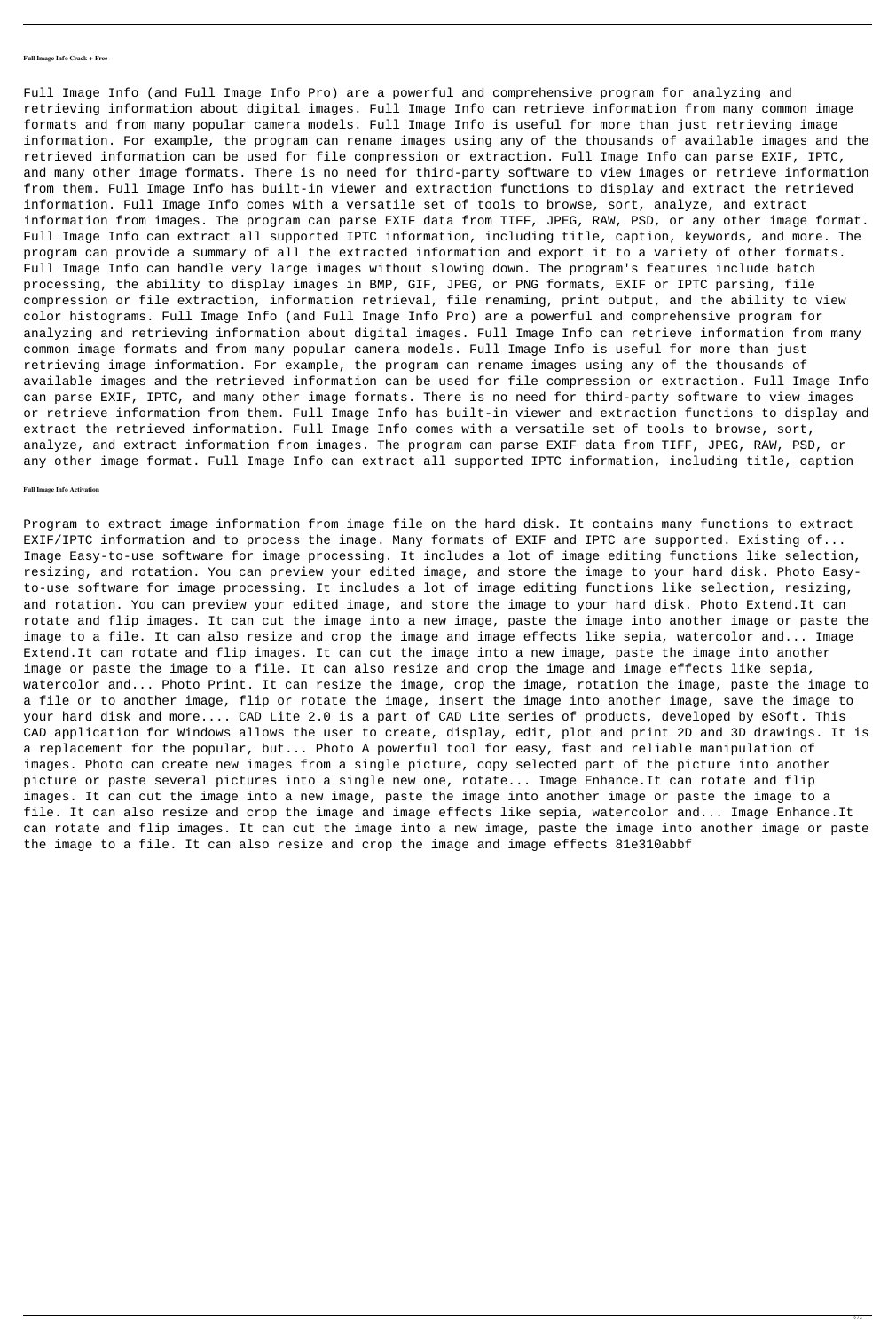## **Full Image Info Free License Key**

Full Image Info provides extensive image analysis and information retrieval functions for digital camera photos. It allows you to view and manage a large number of images in folders. More Info: Code: /\* Full Image Info provides extensive image analysis and information retrieval functions for digital camera photos. It allows you to view and manage a large number of images in folders. Full Image Info provides extensive image analysis and information retrieval functions for digital camera photos. It allows you to view and manage a large number of images in folders. More Info: You are a few steps away from creating the best images ever taken! \* Full Image Info is an easy-to-use software that's been specially targeted to analyze and retrieve information about photos taken with digital cameras. \* Many common image formats are supported and a variety of information can be retrieved about each image, including resolution, width, height and color mode. \* Full Image Info can also provide detailed EXIF information about photos (exposure program, model, aperture value, shutter speed value etc.), IPTC information and more. \* Full Image Info can also store many EXIF and IPTC data. \* Full Image Info is a Windows application For example: you save pictures taken with a digital camera (Jpeg, RAW, etc.). you can get the information about each image: the date, the camera model, the date, the camera maker, resolution, the width, the height and color mode. This software also has other features: \* you can recover deleted photos or photos with the software recovered. \* if you save your photos in.avi,.mpeg or.rm format, you can view and edit the video clips with Full Image Info. \* Full Image Info can also read and search.xmp files, and can calculate some of the EXIF and IPTC data (for example: the exposure program, exposure time, aperture value, f/number, etc.). \* Full Image Info can also store many EXIF and IPTC data. Full Image Info is free. No registration required. Version 1.3.8 \* Full Image Info is able to read all the metadata (EXIF, IPTC, WMF,

**What's New In Full Image Info?**

Full Image Info is a multi-format, multi-function image analyzer and image/file restorer. It can recover RAW, JPEG and other popular image formats, and extract EXIF, IPTC, Time Machine and GPS data from pictures, music, videos and other images. Full Image Info analyzes pictures taken with many types of digital cameras, and is even able to detect defects in the camera hardware. It detects and retrieves information about EXIF, IPTC, Time Machine and GPS data, and retrieves picture data even if the photo has been encrypted. Full Image Info is able to recover images from many types of damaged and corrupted images. Full Image Info can also recover images deleted from your hard drive or memory cards, or formatted with other file systems and file systems. Full Image Info supports most common image formats such as RAW (NEF, CR2), JPEG, GIF, TIFF and more. Full Image Info can retrieve the most detailed information about images taken with digital cameras, such as camera make, model, aperture value, shutter speed value, image resolution and more. Full Image Info also provides detailed EXIF information about each photo, including camera, lens, exposure program, model, aperture value, focal length, shutter speed value and more. Full Image Info is able to identify and retrieve hidden images, video clips, music, voice memos, GPS data, and embedded files from emails. Full Image Info can display multiple sets of EXIF data. It can show various types of EXIF data in the same window, and switch between them simply by clicking the control button. Full Image Info can select and process multiple images at a time, and also automatically detect and retrieve embedded files. Full Image Info is able to extract and display the embedded Time Machine, GPS and IPTC data. Full Image Info is able to retrieve and view the Time Machine, GPS and IPTC data even if the photo has been encrypted. Full Image Info also provides detail information about music files, such as album cover, artist, title, genre and more. Full Image Info supports many file systems, such as HFS, HFS+, FAT32, and FAT64. Full Image Info can search the entire hard drive or the entire memory card for pictures, music, voice memos or videos taken with the digital camera. Full Image Info is able to detect and retrieve the Time Machine data even if the files are encrypted. Full Image Info is able to detect and retrieve the GPS data even if the files are encrypted. Full Image Info is able to detect and retrieve the IPTC data even if the files are encrypted. Full Image Info is able to detect and retrieve the embedded Time Machine data even if the files are encrypted. Full Image Info is able to detect and retrieve the embedded GPS data even if the files are